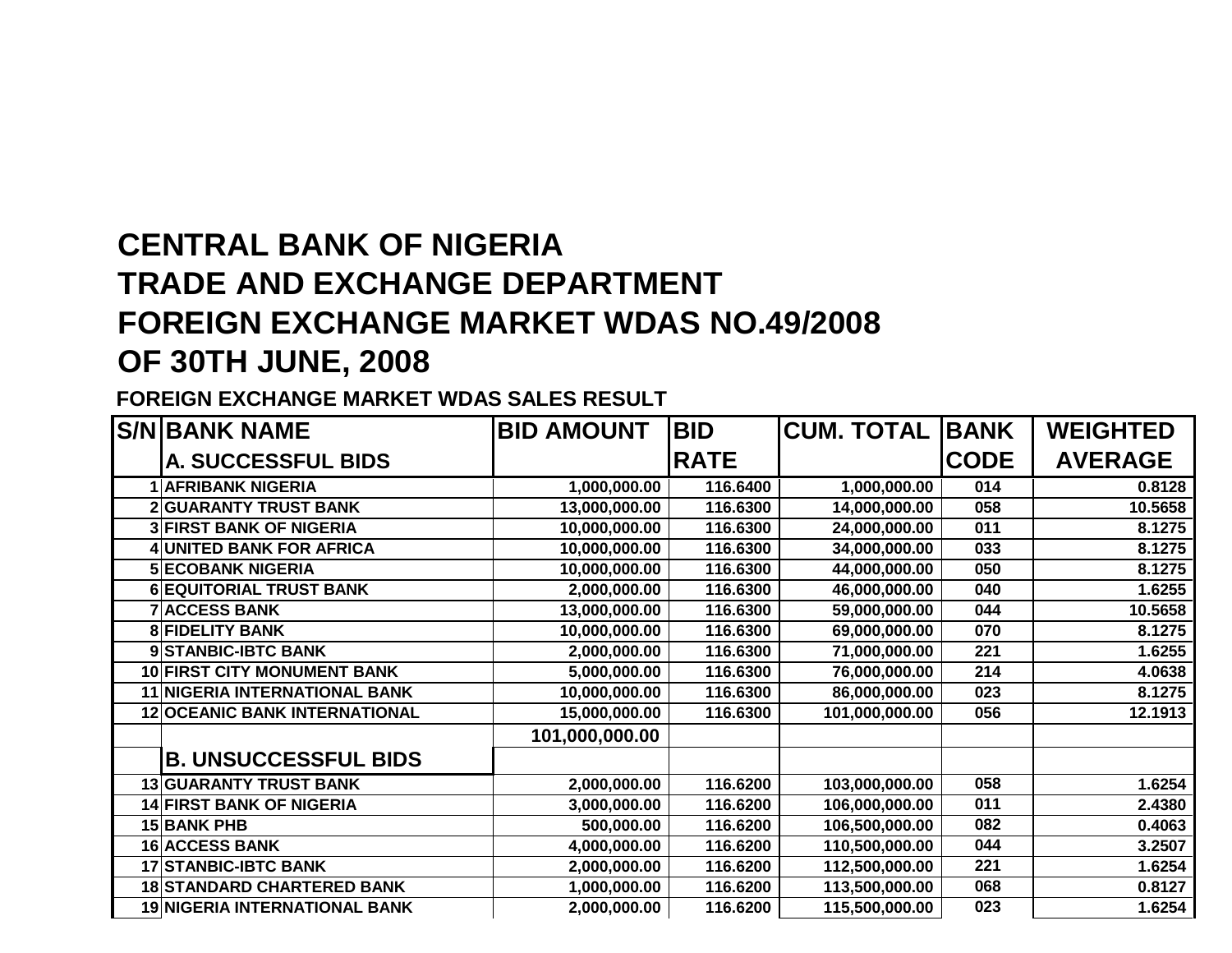|  |  |  | <b>BANKS' BDC CASH REQUEST</b> |
|--|--|--|--------------------------------|
|--|--|--|--------------------------------|

| <b>S/N BANK NAME</b>           | <b>BID AMOUNT</b> | <b>BID</b>  | <b>CUM. TOTAL BAAK</b> |             |
|--------------------------------|-------------------|-------------|------------------------|-------------|
| <b>A. SUCCESSFUL BIDS</b>      |                   | <b>RATE</b> |                        | <b>CODE</b> |
| <b>UNION BANK OF NIGERIA</b>   | 2,000,000.00      | 116.6600    | 2,000,000.00           | 032         |
| 2 INTERCONTINENTAL BANK        | 2,000,000.00      | 116.6400    | 4,000,000.00           | 069         |
| <b>3 EQUITORIAL TRUST BANK</b> | 2,000,000.00      | 116.6400    | 6,000,000.00           | 040         |
| 4 UNITY BANK                   | 2,000,000.00      | 116.6300    | 8,000,000.00           | 215         |
| <b>5 FIDELITY BANK</b>         | 2,000,000.00      | 116.6300    | 10,000,000.00          | 070         |
| <b>6BANK PHB</b>               | 2,000,000.00      | 116.6300    | 12,000,000.00          | 082         |
| 7 FIRST INLAND BANK            | 2,000,000.00      | 116.6300    | 14,000,000.00          | 085         |
| <b>8 GUARANTY TRUST BANK</b>   | 500,000.00        | 116.6300    | 14,500,000.00          | 058         |
| 9 FIRST CITY MONUMENT BANK     | 2,000,000.00      | 116.6300    | 16,500,000.00          | 214         |
| 10 ACCESS BANK                 | 2,000,000.00      | 116.6300    | 18,500,000.00          | 044         |
| <b>TOTAL</b>                   | 18,500,000.00     |             |                        |             |

| <b>20 GUARANTY TRUST BANK</b>        | 500,000.00     | 116.6100 | 116,000,000.00 | 058 | 0.4063   |
|--------------------------------------|----------------|----------|----------------|-----|----------|
| 21 FIRST BANK OF NIGERIA             | 2,000,000.00   | 116.6100 | 118,000,000.00 | 011 | 1.6252   |
| <b>22 BANK PHB</b>                   | 500,000.00     | 116.6100 | 118,500,000.00 | 082 | 0.4063   |
| 23 STANBIC-IBTC BANK                 | 2,000,000.00   | 116.6100 | 120,500,000.00 | 221 | 1.6252   |
| <b>24 FIRST CITY MONUMENT BANK</b>   | 5,000,000.00   | 116.6100 | 125,500,000.00 | 214 | 4.0631   |
| <b>25 NIGERIA INTERNATIONAL BANK</b> | 2,000,000.00   | 116.6000 | 127,500,000.00 | 023 | 1.6251   |
| <b>26 ACCESS BANK</b>                | 3,000,000.00   | 116.5900 | 130,500,000.00 | 044 | 2.4374   |
| 27 OCEANIC BANK INTERNATIONAL        | 10,000,000.00  | 116.5900 | 140,500,000.00 | 056 | 8.1247   |
| 28 STANDARD CHARTERED BANK           | 2,000,000.00   | 116.5800 | 142,500,000.00 | 068 | 1.6248   |
| 29 STANDARD CHARTERED BANK           | 1,000,000.00   | 116.5400 | 143,500,000.00 | 068 | 0.8121   |
|                                      | 42,500,000.00  |          |                |     |          |
| <b>TOTAL</b>                         | 143,500,000.00 |          |                |     | 116.6223 |